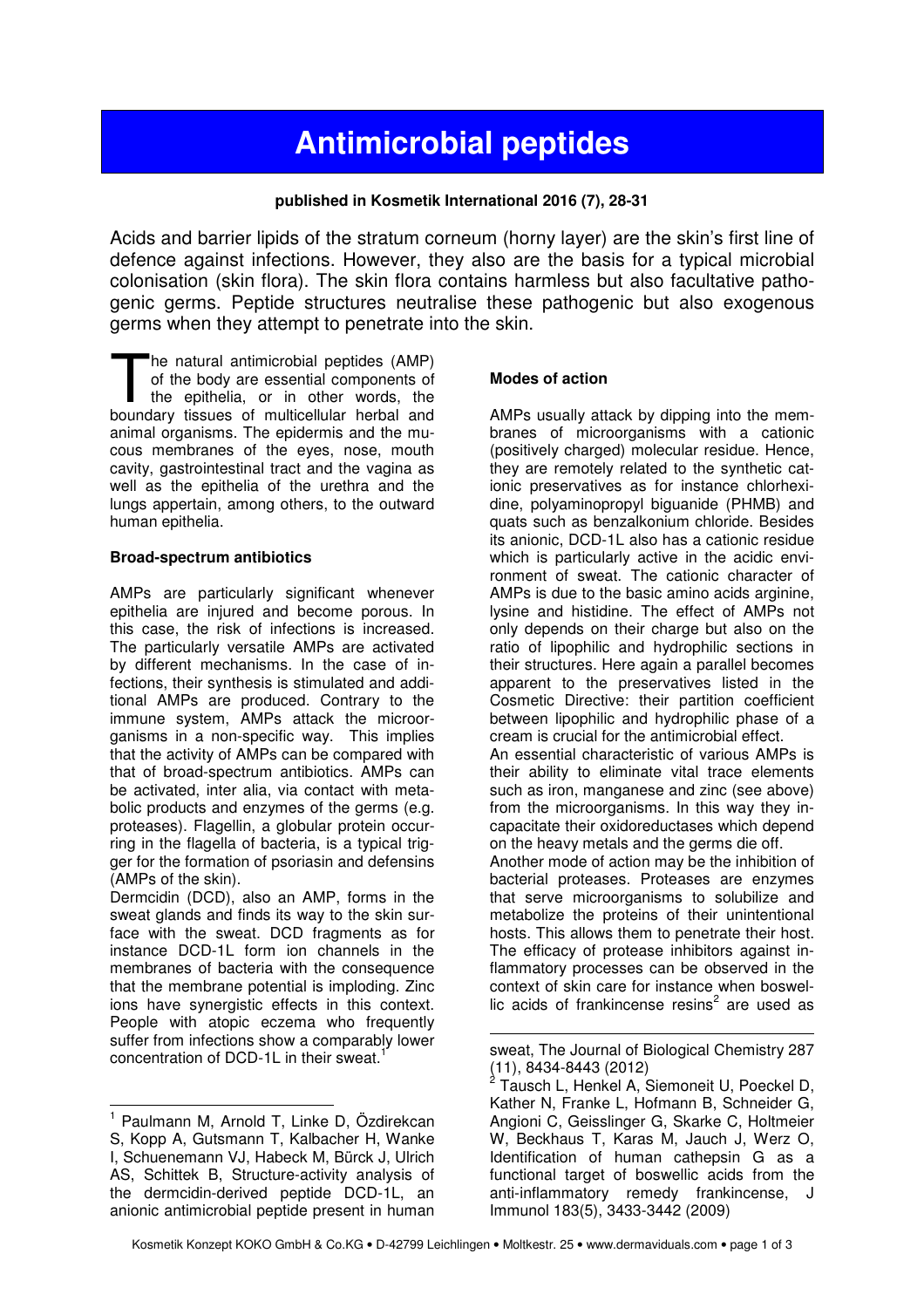exogenous active agents. They have anti-inflammatory effects in the case of acne, rosacea, perioral dermatitis and atopic skin prone to infections.

#### **Ample protection**

Depending on their source and structure, AMPs have antibacterial, antifungal and antiviral effects or are effective against single-cell organisms. The following representatives are significant:

- **Psoriasin:** The AMP occurs in the skin and specifically in psoriasis lesions. It is effective against Escherichia coli (intestinal bacteria) and stimulated by the flagellin of the bacteria. $3$
- **Calprotectin** is an AMP with high affinity to the trace elements manganese and zinc. It has antimicrobial effects due to the complexation of these elements. Calprotectin occurs in the granulocytes.
- **Defensins** occur on the skin and the mucous membranes. This type of AMPs primarily affects low cholesterol membranes of microorganisms and viruses<sup>4</sup>. Intestinal defensins are stimulated by probiotics.
- **Lysozymes** are ubiquitous in flora and fauna and belong to a large family of enzymes of the immune system that, besides other functions, primarily is effective against bacteria.
- **Cathelicidins** occur in epithelial cells. Their formation is endogenously stimulated. Chronic skin diseases such as atopic dermatitis, psoriasis and rosacea are characterized by a dysregulation of these antimicrobial peptides.<sup>5</sup> In the case of rosacea, the disorders are caused by cathelicidincleaving proteases. Facultative pathogenic bacteria benefit from this condition. The consequence is an increased presence of cathelicidin fragments in the skin.
- **Dermcidin** is formed in the sweat glands.
- **Lactoferrin** contains iron, enzymatically inhibits various bacterial proteases and is found, among others. in milk and the vaginal secretion of mammals. The successful treatment of paradontitis with lactoferrin has been .<br>reported.<sup>6</sup> The enzyme is isolated from milk; it is a component of food supplements and cosmetics, but also naturally contained in milk-based products (mare's milk, breast milk etc.).
- **Ribonuclease-7** (RNase-7) is a highly effective AMP of the genitourinary tract<sup>7</sup> and the skin<sup>8</sup>.
- **Histatins** occur in the saliva of mammals. They contain the amino acid histidine as cationic acting component. Administration: gingivitis (histatin gel).<sup>9</sup>

#### **Nature as a model**

Antimicrobial peptides are rather common in the fauna and their structures vary depending on the species. Plants also use AMPs in order to protect themselves against unwanted infections. In the case of lesions they release substances that trigger the synthesis of AMPs, among others. Unfortunately these substances cannot be used for the human skin. In other words, they are ineffective in this particular field. However, it is an elegant way of inducing the skin to produce endogenous peptidic antibiotics through external application of active agents. The molecules in question are comparably smaller than the AMPs that are pieced together of various amino acids. They are

l

 $\overline{a}$ 3 Schröder JM, Körpereigene Antibiotika schützen Haut und Schleimhaut, Pharmazeutische Zeitung 2010 (16) online

<sup>4</sup> Borkowski AW and Gallo RL, The coordinated Response of the Physical and Antimicrobial Peptide Barriers of the Skin, J Invest Dermatol. 2011;131(2):285–287

<sup>5</sup> Reinholz M, Ruzicka T, Schauber J, Cathelicidin LL-37: an antimicrobial peptide with a role in inflammatory skin disease, Ann Dermatol. 2012;24(2):126-35

<sup>6</sup> Berlutti F, Pilloni A, Pietropaoli M, Polimeni A und Valenti P, Lactoferrin and oral diseases: current status and perspective in periodontitis, Ann Stomatol 2011;2(3-4):10–18

<sup>&</sup>lt;sup>7</sup> Spencer JD, Schwaderer AL, Wang H, Bartz J, Kline J, Eichler T, DeSouza KR, Sims-Lucas S, Baker P, Hains DS, Ribonuclease 7, an antimicrobial peptide upregulated during infection, contributes to microbial defense of the human urinary tract, Kidney Int. 2013;83(4):615-25

<sup>&</sup>lt;sup>8</sup> Köten B, Simanski M, Gläser R, Podschun R, Schröder JM, et al. RNase 7 Contributes to the Cutaneous Defense against Enterococcus faecium, PLoS ONE 2009;4(7):e6424

<sup>9</sup> Paquette DW, Simpson DM, Friden P, Braman V, Williams RC, Safety and clinical effects of topical histatin gels in humans with experimental gingivitis, J Clin Periodontol. 2002;29(12):1051-8 .